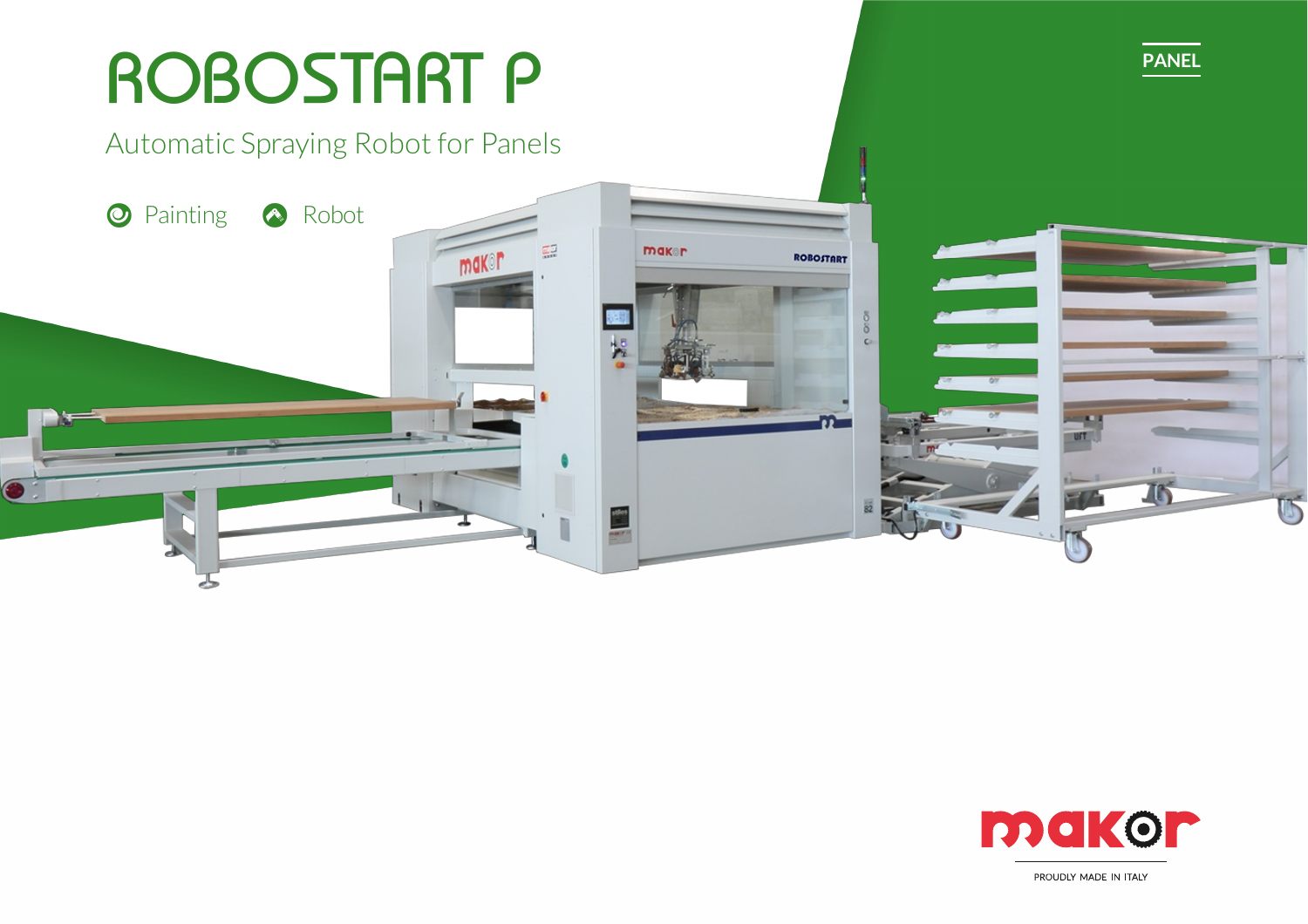# ROBOSTART P

# **Automatic Spraying Robot for Panels Easy to Use**

Very high quality, minimum investment

- Flexibility, reliability, easy to use, combined with limited
- running costs and affordable investment make
- ROBOSTART the ideal machine forreplacing the
- manual spraying of products.
- The machine is specifically designed for flexible working
- of small and medium production batches, ensuring high
- quality result.
- Uniformity of application and consistent quality, Possibility to apply on edges a product quantity independently from the quantity applied on the flat side, Work environment clean and healthy, increased productivity, saving of paints, high quality also on the edges.

Intuitive touch screen control system that can be connected to the factory net and activate remote assistance. Transport with jigs covered with paper. Fluent and precise spraying

- High quality of painting, thanks to the robotic head.
- Suitable for low volumes and just-in-time production
- Minimum overall dimensions, to be placed inside a pressurized cabin.
- $\blacktriangleright$  Automatic painting system on shuttle "jig covered by paper"
- Automatic handling from and to the trolley through the loaderunloader LIFT.
- Various varnishing modes
- 2-liter paint tank for small refinishing
- Double filtering stage

**[PANEL](https://makordev.swa-creative.com/staging/en/product-category/panel-en/)**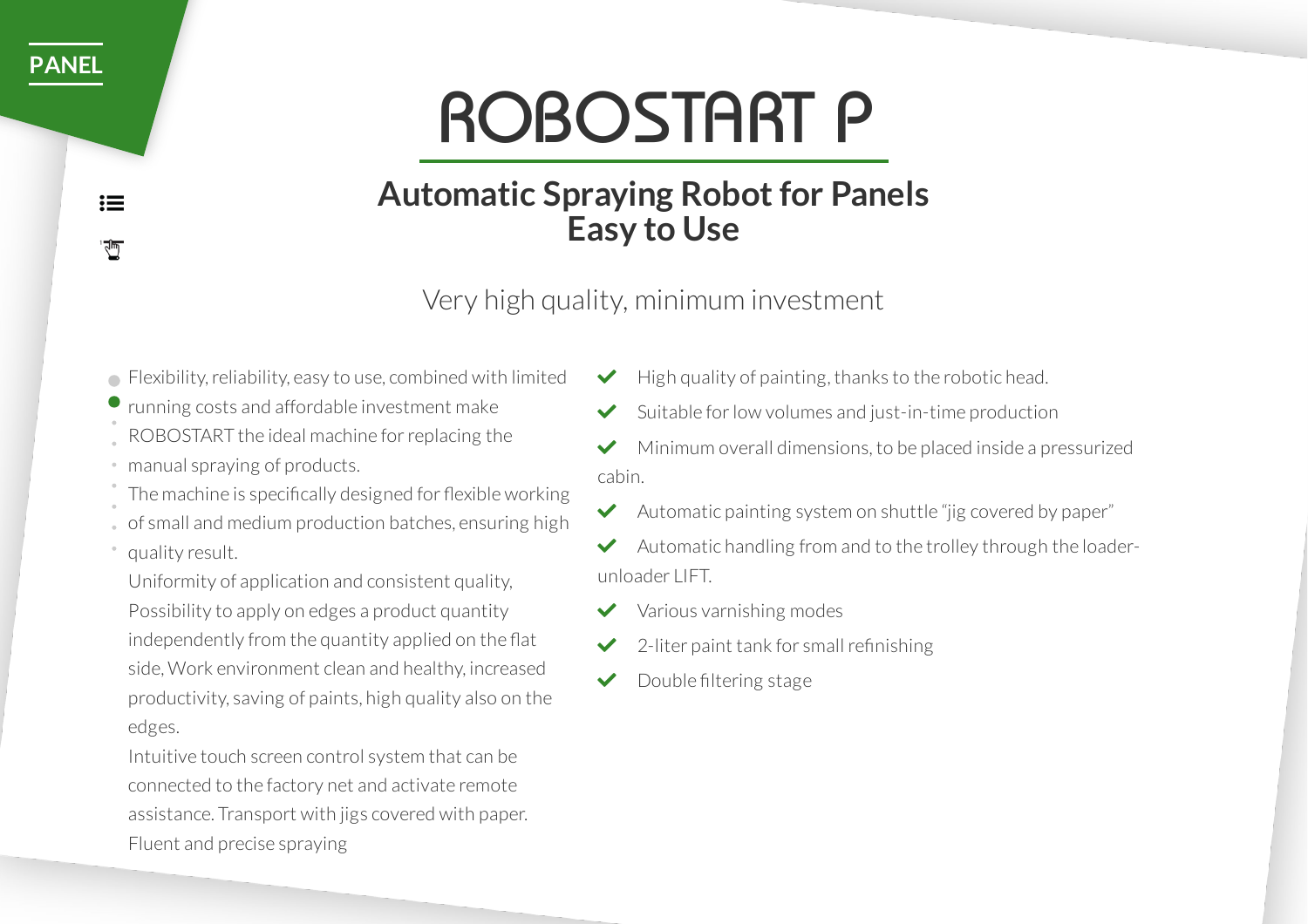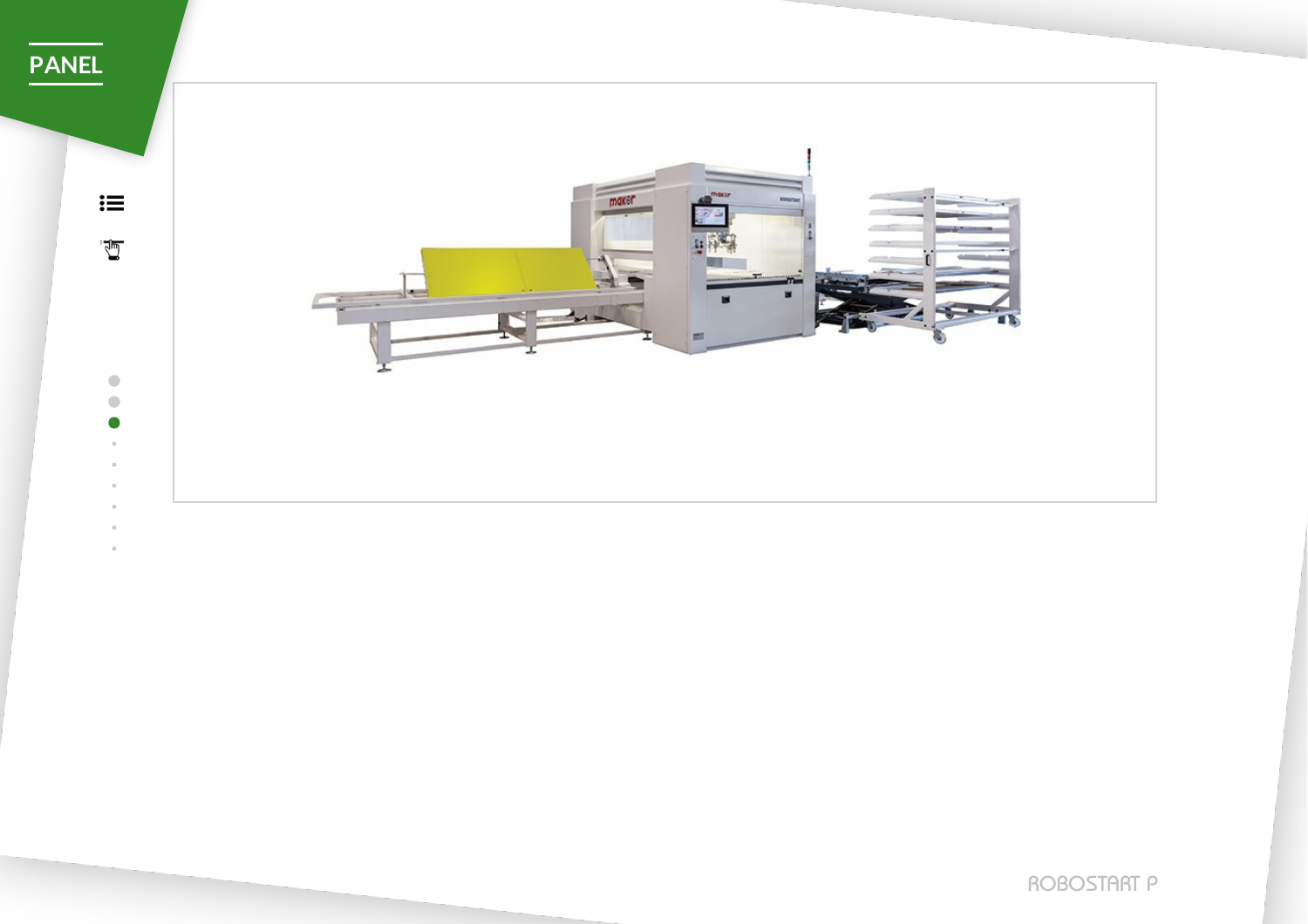$\bullet$ 



### ROBOTIZED SPRAYING LASER READERS

- Head available in high and low pressure, provided with quick release system in the standard version. Robotic head, Automatic rotation.
- Manual height adjustment, automatic optional
- Version with 3 guns: 2 for flat, 1 for edge
	- Version with 5 guns: 4 for flat, 2 for edge
	- 2- liter tank for small touch-up is available



Special laser readers detect 3D piece shapes, raised parts included. For accurate coating on bevery side of the door.



### TOUCH-SCREEN

Touch-screen operator panel with controls, easy and intuitive

ROBOSTART P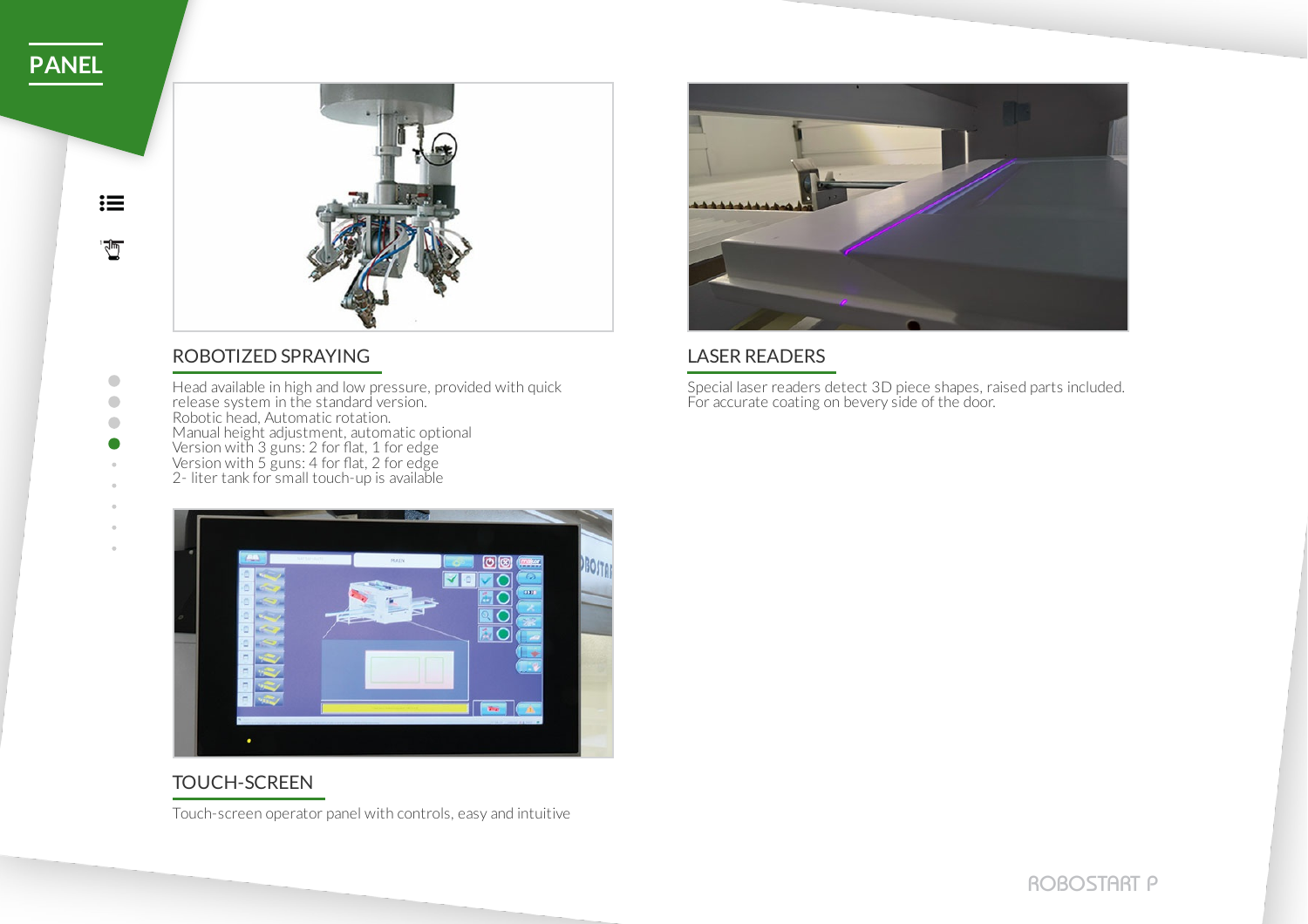$i \equiv$ 

 $\sum_{i=1}^{n}$ 

 $\bullet$  $\bullet$  $\begin{array}{ccc} \bullet & \bullet & \bullet \\ \bullet & \bullet & \bullet \end{array}$ 



Wide spraying booth, glazed on three sides.



SPRAYING BOOTH ROBOTIZED SPRAYING



### DOUBLE FILTERING STAGE

Double suction filters, with wide filtering surface of 6 square meters, ensure long working autonomy.

ROBOSTART P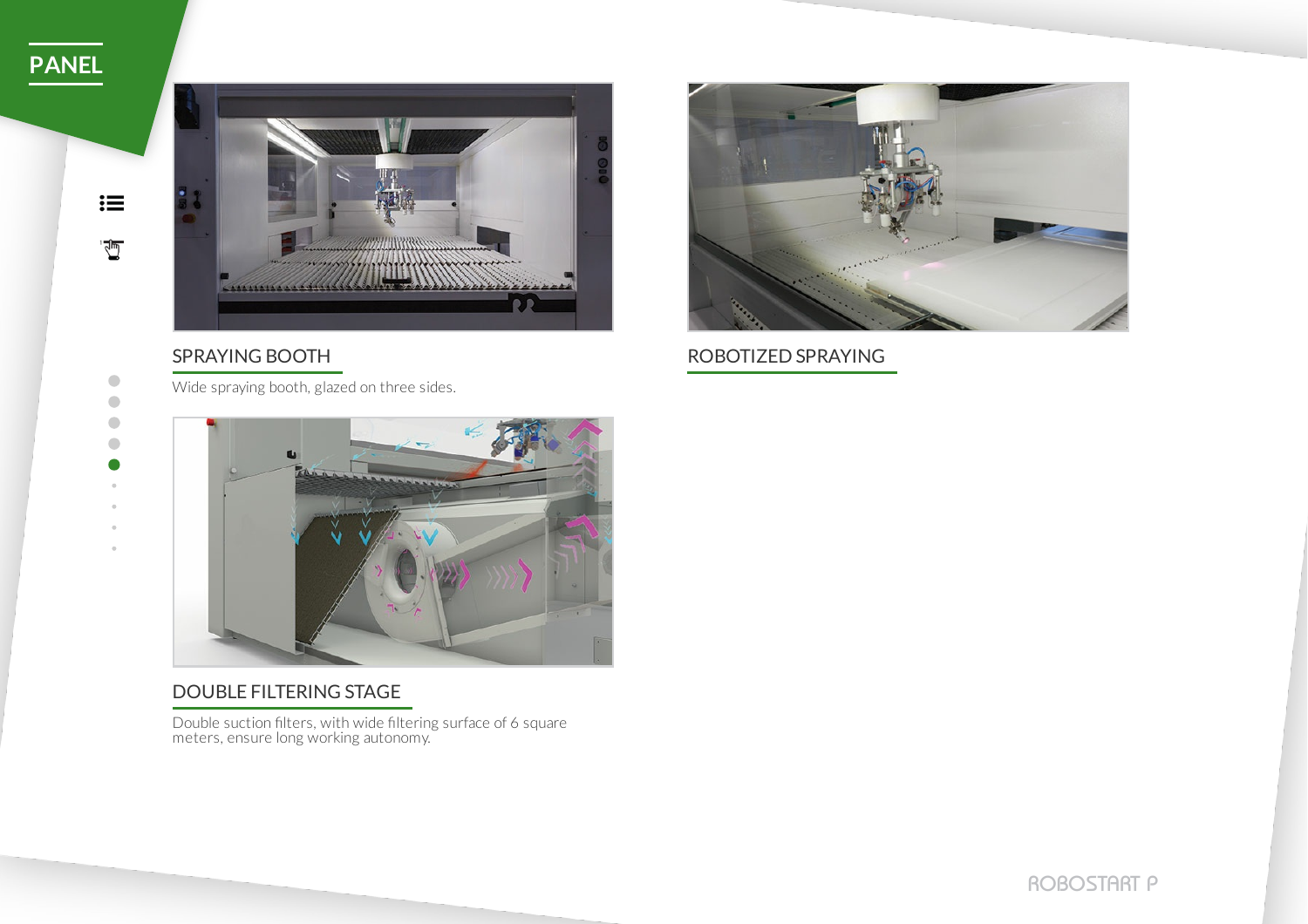

### LIFT

Lift, automatic trolley loader and unloader. Thanks to its particular parallelogram design, it ensures the automatic handling in compact spaces.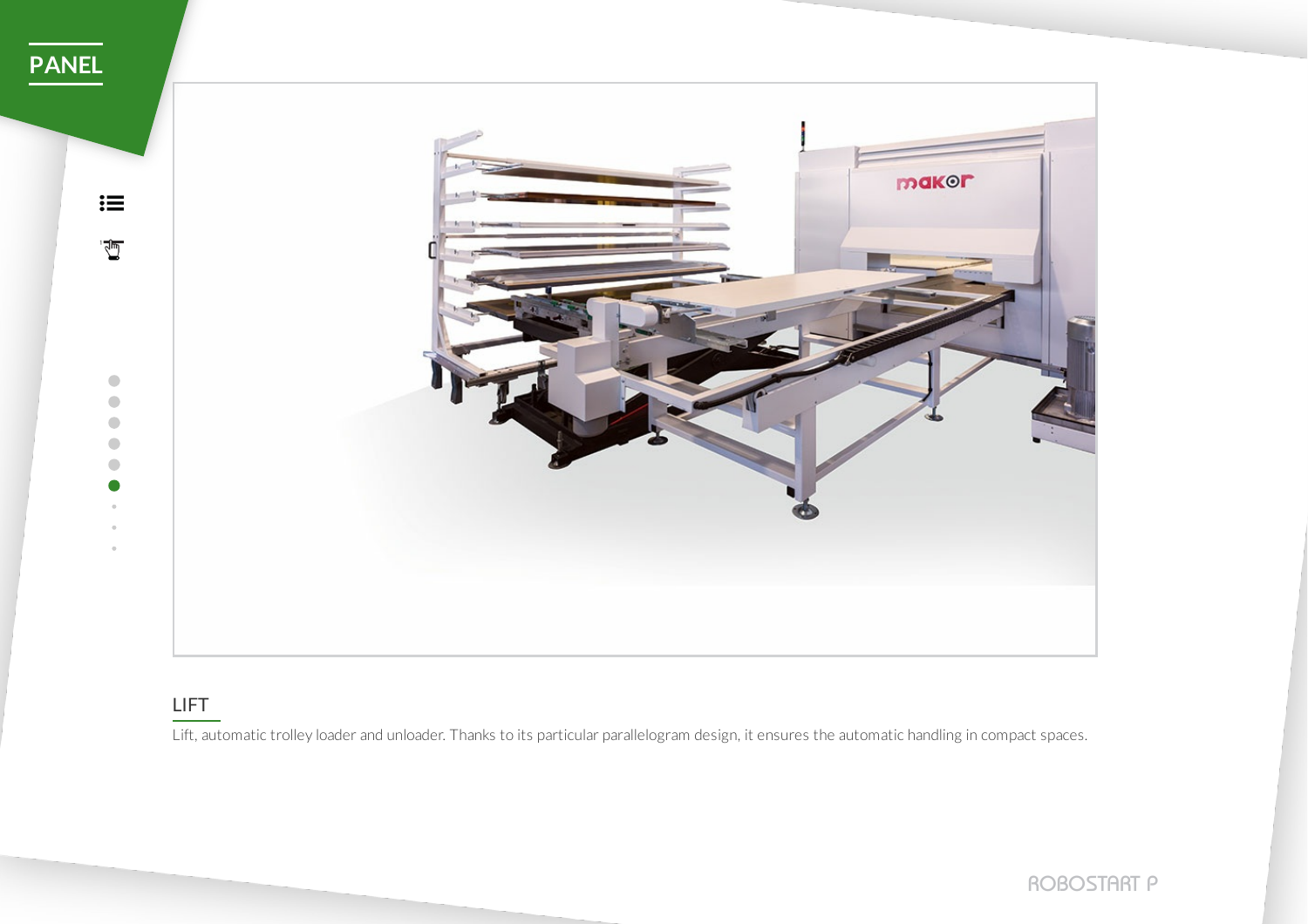$\bullet$  $\begin{array}{ccc} \bullet & \bullet & \bullet \\ \bullet & \bullet & \bullet \end{array}$  $\begin{array}{ccc} \bullet & \bullet & \bullet \\ \bullet & \bullet & \bullet \end{array}$  $\bullet$ 

 $\begin{array}{ccc} \bullet & \bullet & \bullet \\ \bullet & \bullet & \bullet \end{array}$  $\begin{array}{c} \bullet \\ \bullet \end{array}$ 



### TELESCOPIC ARMS SHUTTLE

Telescopic arms automatically transfer pieces from the shuttle to the trolley and vice versa.



Shuttle with automatic door tilting system. The door is fixed with special pins.



### BASKET

Basket to coat elements such as: profiles, raised parts, panel in general.

ROBOSTART P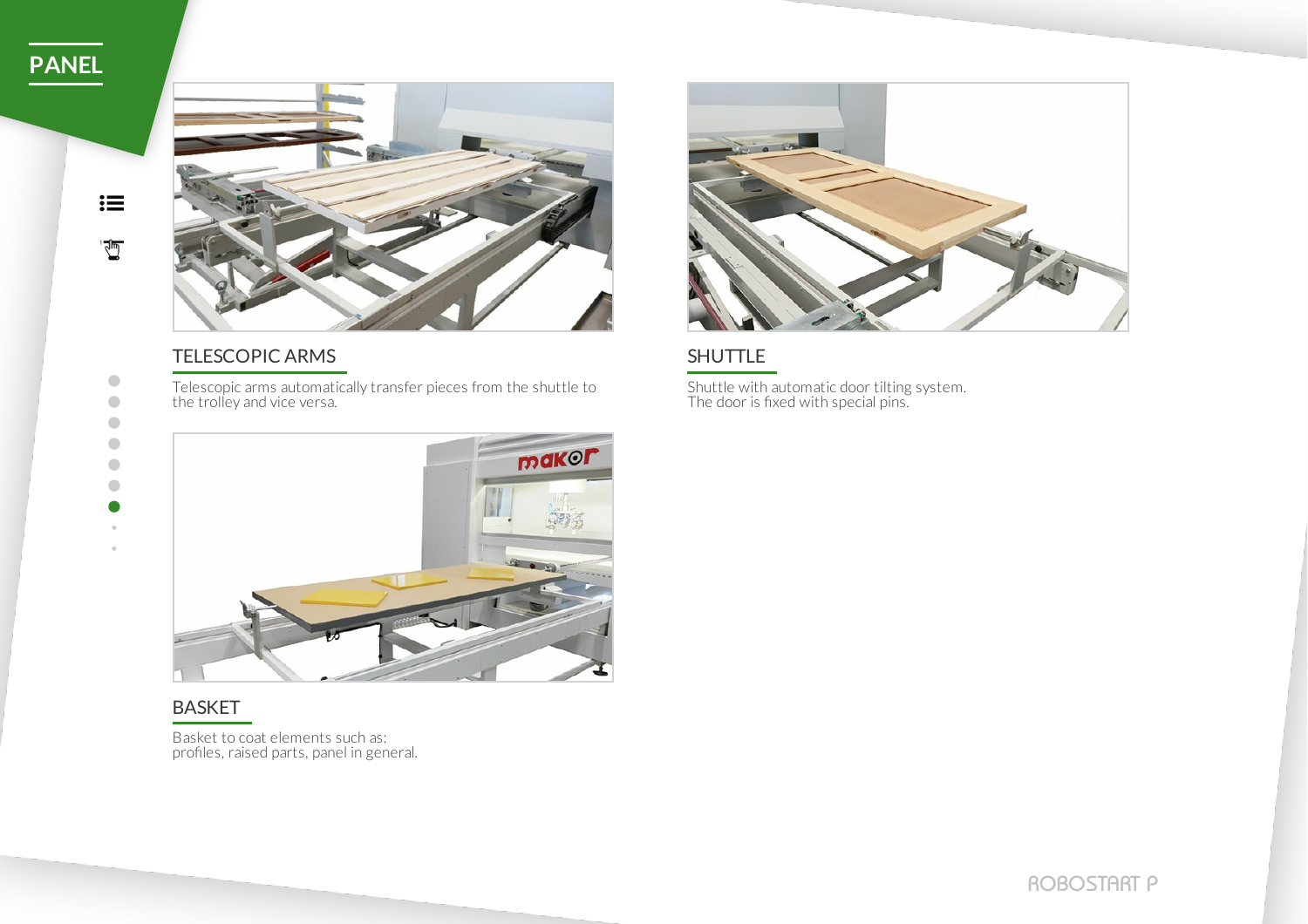$:=$  $\overline{\mathbb{C}}$ 

> $\bullet$  $\bullet$  $\bullet$

> $\bullet$  $\begin{array}{ccc} \bullet & \bullet & \bullet \\ \bullet & \bullet & \bullet \end{array}$  $\bullet$  $\alpha$



All datamentioned in this publication are for informative purpose only and do not bind in any case Makor srl that reserves the right to make any changes considered necessary for technical or sales reasons.Colours of the machines shown on the picture are merely for example and are not binding. The reproduction, even partial, of this catalogue is forbidden.